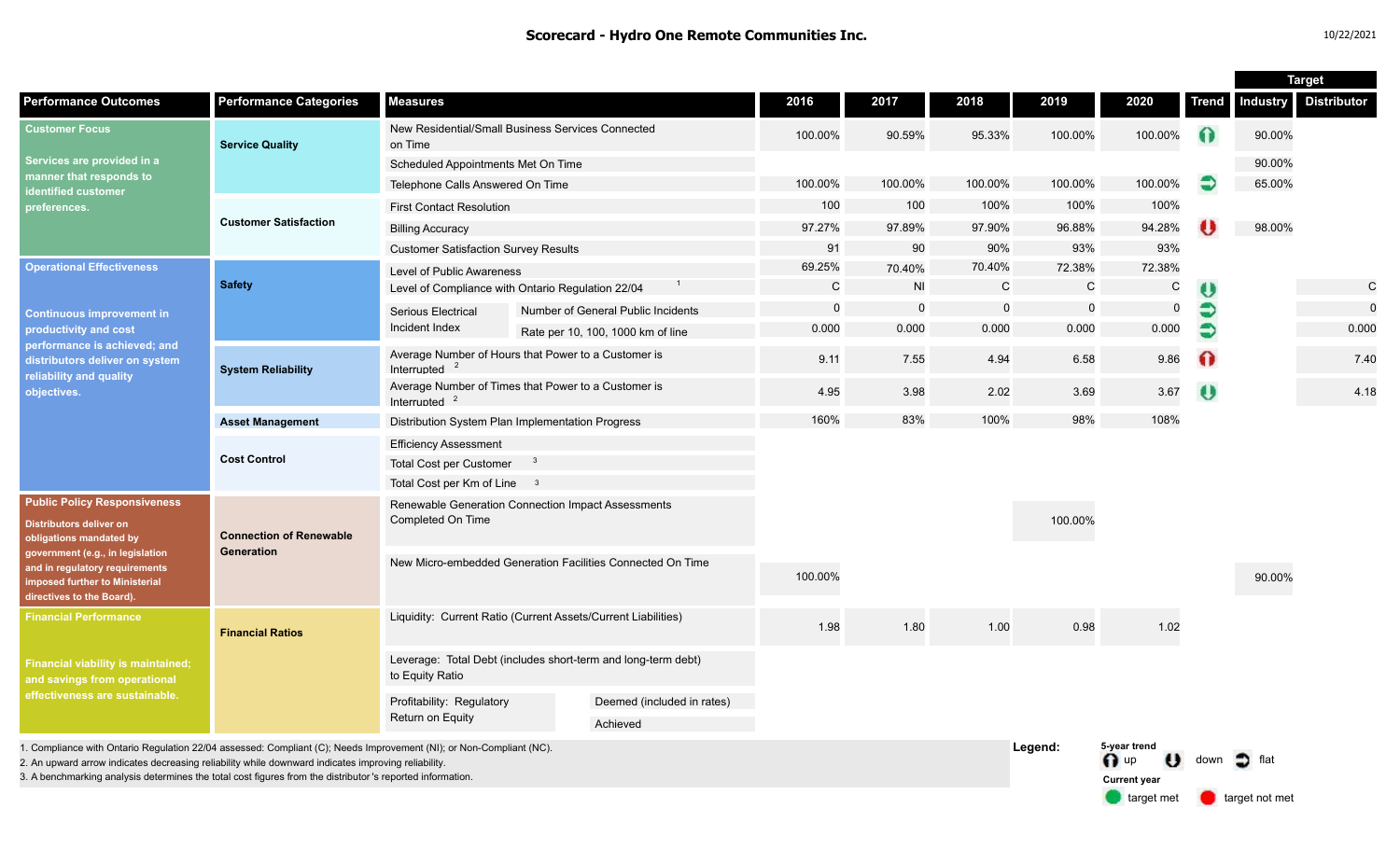# **Fiscal 2020 Scorecard Management Discussion and Analysis ("2020 Scorecard MD&A")**

The link below provides a document titled "Scorecard - Performance Measure Descriptions" that has the technical definition, plain language description and how the measure may be compared for each of the Scorecard's measures in the 2020 Scorecard MD&A: **[http://www.ontarioenergyboard.ca/OEB/\\_Documents/scorecard/Scorecard\\_Performance\\_Measure\\_Descriptions.pdf](http://www.ontarioenergyboard.ca/OEB/_Documents/scorecard/Scorecard_Performance_Measure_Descriptions.pdf)**

# **Scorecard MD&A - General Overview**

Hydro One Remote Communities Inc. (Remotes) is an integrated generation and distribution company in northern Ontario serving 4,279 customers in 21 off-grid communities and distributes to one community connected to the Province's electricity grid. The communities served by Remotes are isolated and scattered across the far North of Ontario. As compared to other Ontario distributors, Remotes has unique financial, operational and geographical attributes.

Remotes is 100% debt-financed and conducts its operations under a cost-recovery model to achieve a break-even result of operations. Any surplus or deficiency in revenues is added to or drawn from the Rural or Remote Rate Protection Variance Account for future disposition by the Ontario Energy Board (OEB). Seventeen of the communities are First Nations which are served under agreements with the federal government. In these communities, the federal government funds capital associated with load growth. Replacement capital, operations, maintenance and administrative costs are funded through Remotes' revenue requirement.

Due to the lack of grid connection in all but one community, most of the electricity that Remotes distributes is produced utilizing diesel combustion engines which is currently the most feasible smaller-scale generation technology for the communities served by Remotes. Remotes also operates two small run-of-the-river hydroelectric plants and at the end of 2020 had 17 customer/community-owned solar installations connected to its distribution systems. Diesel fuel is Remotes' single largest cost. Fuel costs are inherently volatile and related to changes in commodity price, method of delivery and volumes required to generate sufficient electricity to meet customer needs. The

### 2020 Scorecard MD&A Page 1 of 8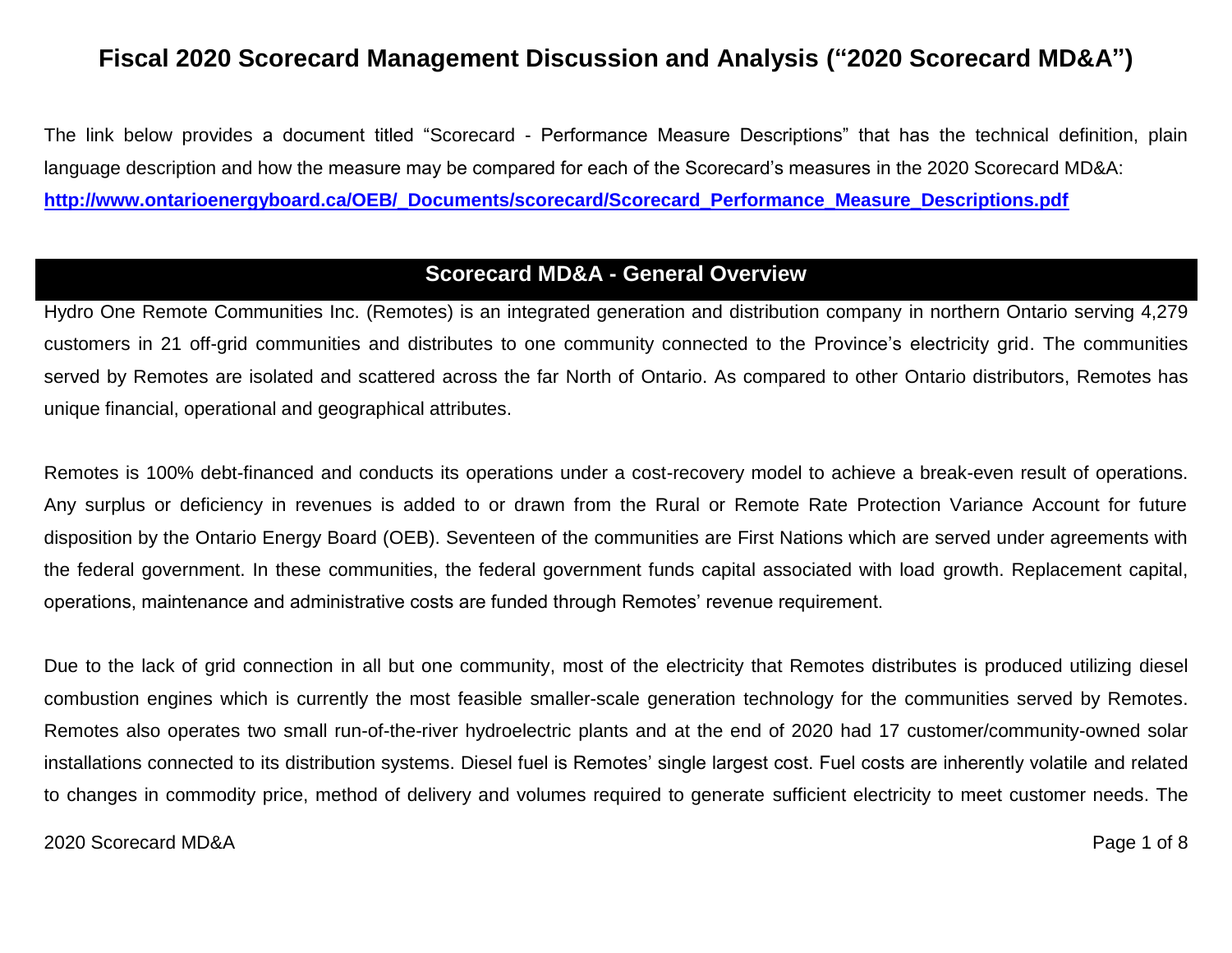feasibility of using further renewable technologies is continually examined as new technologies evolve, but diesel is currently the most reliable and cost-effective technology.

Fourteen communities are not accessible by year-round road and can be reached only by aircraft, winter road or in the case of two communities, also by barge. The size and isolation of Remotes' service territory means that the transportation and accommodation of staff, fuel and equipment is a key driver of Remotes' costs. The use and viability of winter roads to reach these communities is a major cost variable within Remotes' operations. Construction and project risk is high, due to the lack of transportation infrastructure.

Since Remotes is an integrated generation company with unique financing and operations, some metrics are not included in the Scorecard results. The OEB has recognized that Remotes is not directly comparable to other Ontario distributors. In its Decision in EB-2014-0084, the OEB noted that, "Hydro One Remotes is excluded from the Board's benchmarking analysis because of its unique circumstances. As noted in Hydro One Remotes' 2014 Price Cap Incentive Rate application (EB-2013-0142), Hydro One Remotes is unique in terms of its operating characteristics and cost recovery due to the Rural or Remote Electricity Rate Protection."

# **Service Quality**

### o **New Residential/Small Business Services Connected on Time**

In 2020, Remotes processed 84 new connection requests for residential and small business low-voltage customers (those with service less than 750 Volts), down slightly from the previous year. 100% of these requests were completed within five business days or as agreed to by the customer and the distributor, exceeding the industry target of 90%. Despite COVID-19 pandemic challenges, services connected on time results were comparable to 2019.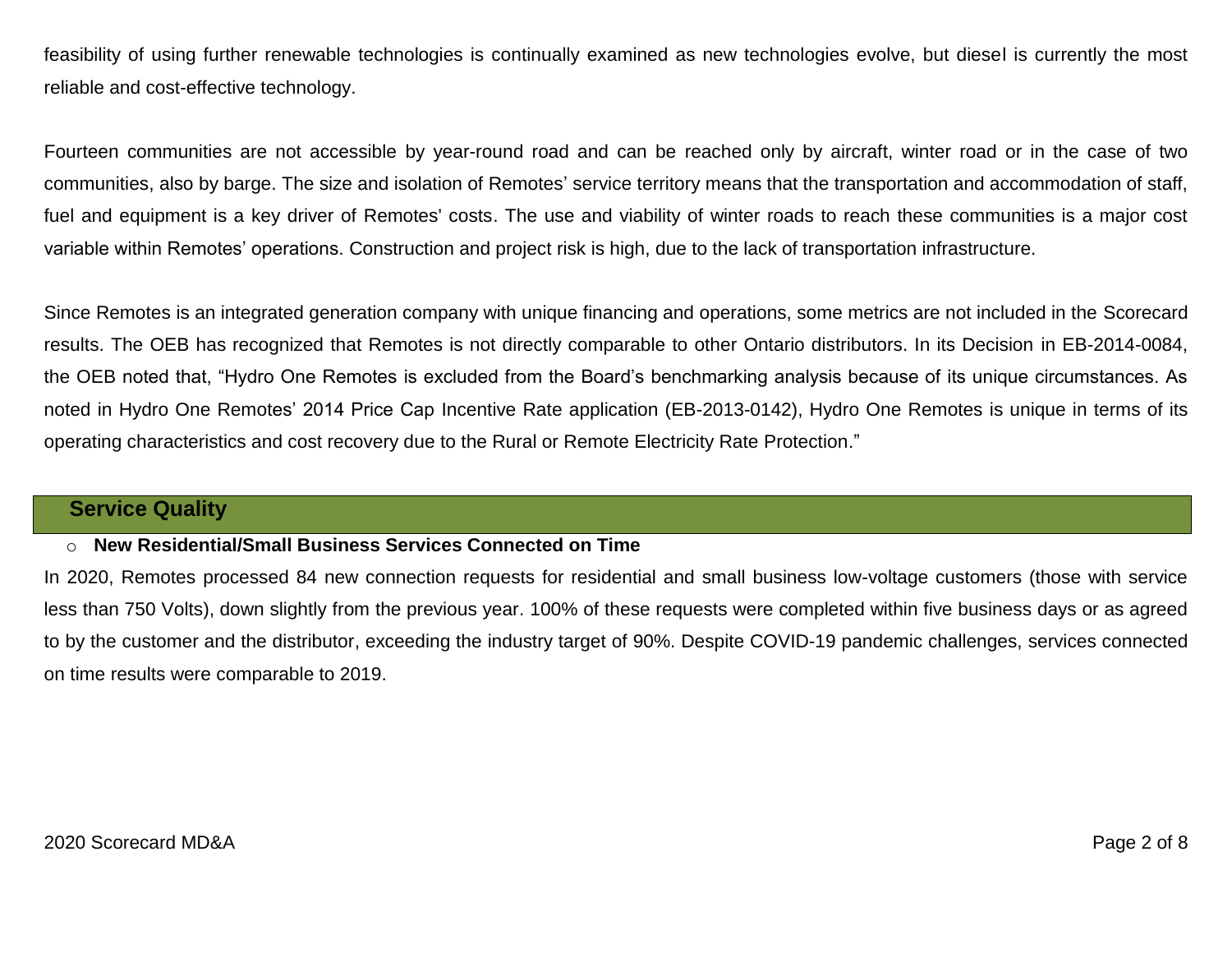## o **Scheduled Appointments Met On Time**

Due to high transportation costs and uncertainty about flight availability/ability to land, Remotes does not schedule appointments with customers. Work is generally organized through Band Councils or contractors since most customers are not directly in control of or responsible for housing connections. As a result, no appointments are missed or rescheduled.

#### o **Telephone Calls Answered On Time**

Remotes' billing and customer service staff received 4,190 phone calls from customers in 2020 and answered 100% of these calls on time, as prescribed in the OEB Distribution System Code (DSC). Sections 7.6.2 and 7.6.3 of the DSC require call centre staff to answer calls within 30 seconds, 65% of the time, on a yearly basis, whenever the customer reaches an agent either directly or by means of a transfer. Remotes does not use an automated Interactive Voice Response (IVR) system and therefore does not report the abandoned call metric. Overall call volume was down from 2019 largely as a result of the cancellation of collection activities.

# **Customer Satisfaction**

#### o **First Contact Resolution**

First Contact Resolution (FCR) reports the success of the distributor in resolving a customer's issue during the first contact. Remotes measures FCR based on the number of issues that can be resolved by the billing agent as compared to those that must be brought to a supervisor for resolution. In 2020, 100% of calls were resolved by the billing agents and customer service staff without a supervisor's intervention, similar to the prior year.

#### o **Billing Accuracy**

2020 Scorecard MD&A Page 3 of 8 Remotes issued 49,328 bills in 2020 with an accuracy rate of 94.31%, a decrease compared to previous years due to difficulty in getting meter reads in several communities due to COVID-19 restrictions and community safety protocols. Historically, Remotes does not meet the industry standard of 98.00%. This is largely because Remotes has not installed a smart meter network due to limited communication infrastructure in its service territory and therefore relies on manual readings. Manual readings are more likely to result in higher planned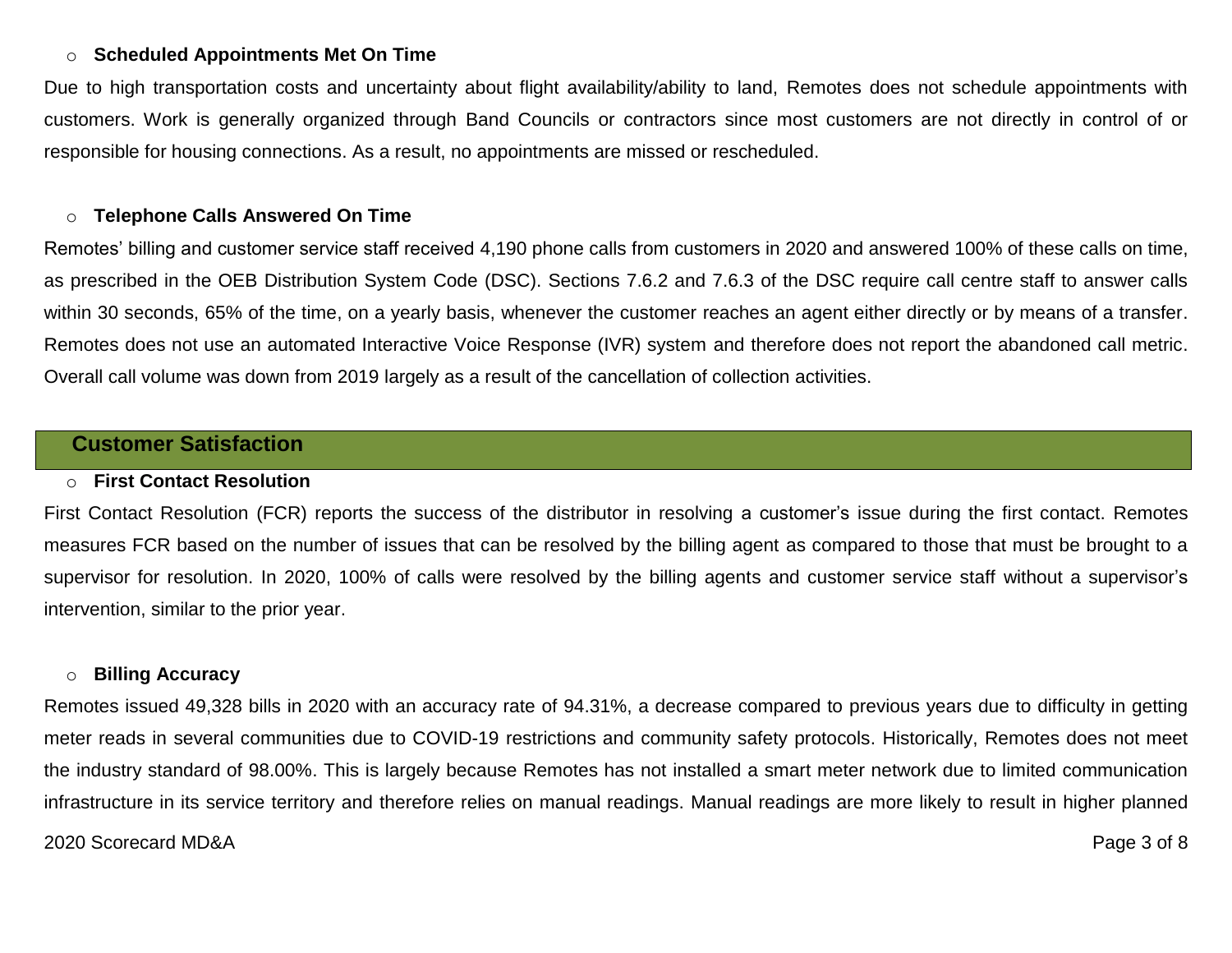and unplanned estimates. Remotes generally contracts with local community members to read the meters. Readings are then faxed to the office and entered into the system by the billing team. If the faxed readings are late or not performed, they result in an unplanned estimate. There were 2,805 unplanned estimates in 2020 due to difficulty in getting meter reads in several communities because of COVID restrictions and community safety protocols, which was generally resolved in early 2021. Remotes has also continued with at least quarterly physical meter readings for seasonal customers, but there are a number of seasonal customers whose meters are inaccessible at certain times of the year, making the industry standard difficult to attain.

### o **Customer Satisfaction Survey Results**

Remotes conducts biennial surveys of its customers to plan work and respond to customer priorities. Remotes engaged a professional research company with the ability to speak First Nation languages to conduct a random telephone survey of its customers in 2019 for 2019/20 reporting. When asked "Overall, are you very satisfied, satisfied, dissatisfied or very dissatisfied with the electricity service you get from Hydro One Remotes?" 93% reported being satisfied or very satisfied. The main reason for a 93% satisfaction result was consistent reliability and supply of electricity.

### **Safety**

#### o **Public Safety**

In April 2015, the Electrical Safety Authority (ESA) made recommendations to the OEB for a scorecard of public safety measure that includes three main components: A) Public Awareness of Electrical Safety, B) Compliance with Ontario Regulation 22/04 under the *Electricity Act, 1998*, and C) the Serious Electrical Incident Index. Components B and C were reported in previous years, and results for *Component A – Public Awareness of Electrical Safety* were tracked for the first time for fiscal 2015 performance.

#### o **Component A – Public Awareness of Electrical Safety**

2020 Scorecard MD&A Page 4 of 8 In the spring of 2020, Remotes engaged a professional research company to conduct a random phone survey to gauge electrical safety awareness among people living in its service territory. The survey was designed by the ESA and assessed participants'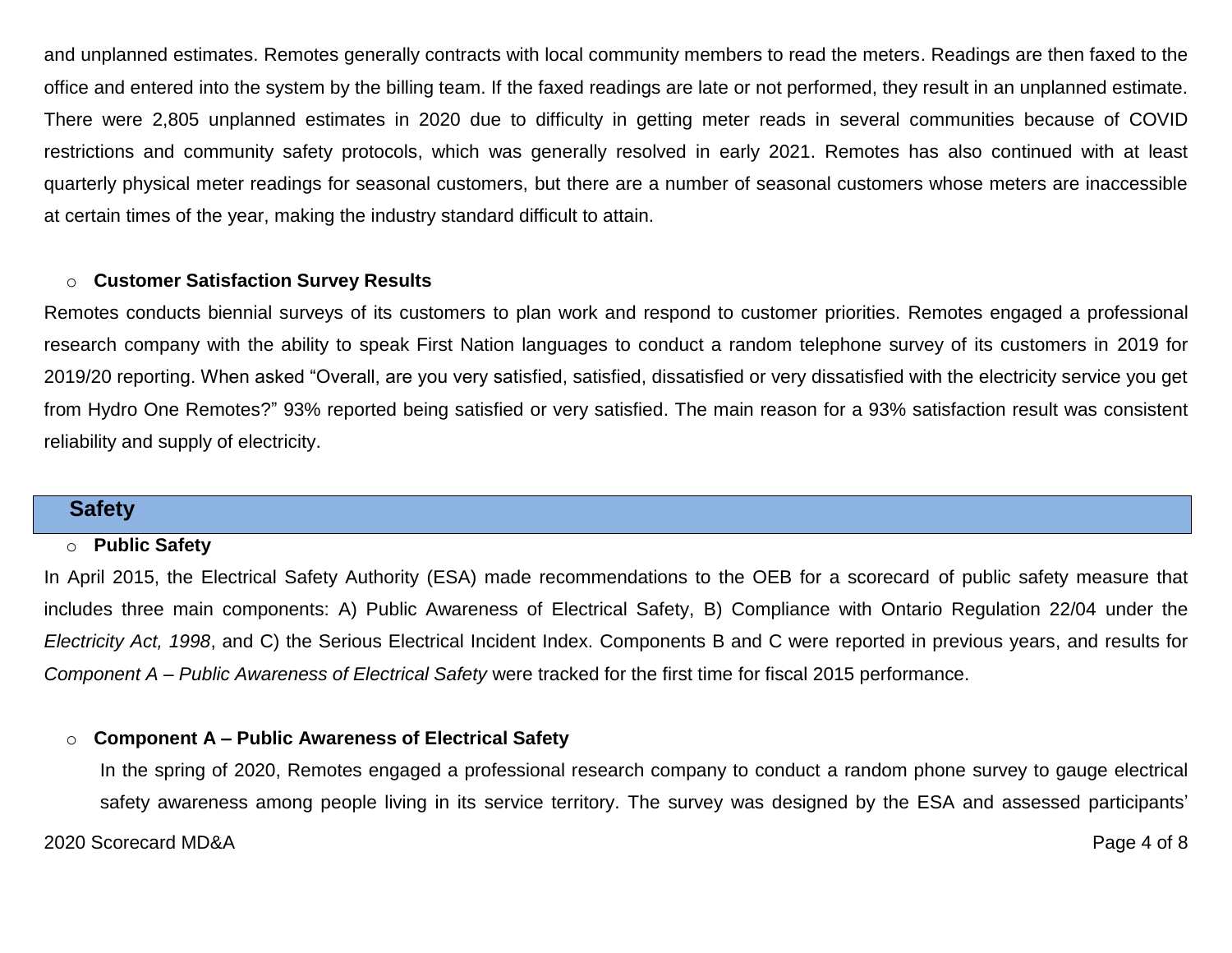safety awareness in six core areas: the likelihood to call before digging, the impacts of touching a power line, safe distances when around power lines, safe distances when around downed power lines, danger of tampering with electrical equipment, and actions to be taken when an occupied vehicle is in contact with a power line. For 2020, the Company reported an overall index score of 72.38%, comparable to prior years. The score was determined by applying the index score to each response in the categories mentioned above, where "best answers" received a score of 1 and "incorrect answers" received a score of 0. Most respondents understood the danger of touching an overhead wire (89%), up from previous years. Many customers did not generally recognize the risk of underground wires, since there are very few underground services in Remotes' service territory. Remotes has undertaken educational efforts that include: warning signs at hydroelectric and diesel generating stations; radio ads; school presentations and information on electrical hazards in bill inserts; and expects to do so in the future.

#### o **Component B – Compliance with Ontario Regulation 22/04, made under the** *Electricity Act, 1998*

Ontario Regulation 22/04 was introduced in early 2004 following recommendations from the ESA to enhance electrical safety for the people of Ontario. The Regulation sets the basis for the requirements for the safe operation of the distribution system in Ontario. Distribution companies are required to be audited yearly on the design, construction, and maintenance of distribution systems in accordance with the Regulation. An external auditor performs the audit. A final report, along with a signed declaration of compliance to the regulation for all sections that are not covered by the audit, is provided to the ESA. The performance target for compliance with the Regulation is for the distributor to be fully compliant, and is recorded as Compliant (C), Non-Compliant (NC), or Needs Improvement (NI). For 2020, Remotes met the performance target and received a Compliant (C) score.

#### o **Component C – Serious Electrical Incident Index**

For 2020, the ESA identified no recordable serious public incidents, resulting in an index value of 0.0 for Remotes. The Serious Electrical Incident Index was designed to track and help improve public electrical safety on the distribution systems over time. Based on the distributor's total kilometers of line, the measure normalizes serious electrical incidents per 10, 100, or 1,000 km of line, reporting both the actual number and rate of incidents per kilometer – for Remotes, the index is normalized per 260 km of line. The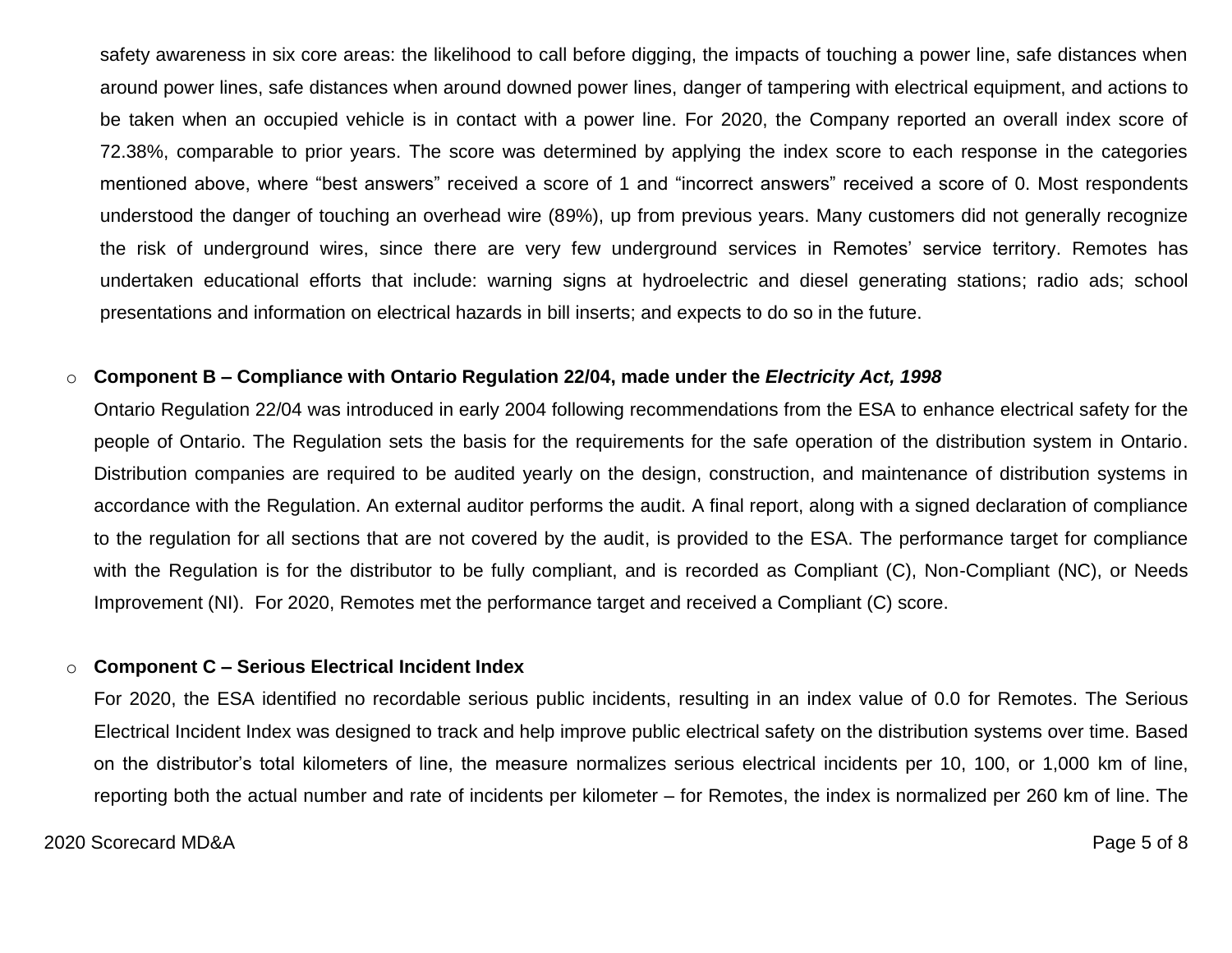distributor and any of its contractors or operators are required to report any serious electrical incident to the ESA within 48 hours. A serious electrical incident is defined as any electrical contact or any fire or explosion that caused or may have caused injury or death in any part of the distribution system operating at greater than 750 Volts (except if caused by lightning strikes). Remotes maintains a policy of reporting all public safety incidents to the ESA.

# **System Reliability**

l

## o **Average Number of Hours that Power to a Customer is Interrupted<sup>1</sup>**

For 2020, Remotes reported an average outage duration of 9.9 hours, which is 3.3 hours worse than 2019 (6.6) and 2.5 hours worse than the OEB target of 7.4. The performance over the previous year declined due to increased defective equipment and planned outages. The performance over the OEB target declined due to outages caused by an increase in tree contacts and adverse weather. The metric represents the average duration of customer interruptions, as the ratio of total customer hours of interruption to the total number of customers served and expressed as the average time in hours over the reporting period.

# o **Average Number of Times that Power to a Customer is Interrupted<sup>1</sup>**

The frequency of customer outages was reported at 3.7 outages per customer in 2020, which is the same as 2019 (3.7). 2020 performance is better than the OEB target of 4.2 largely due to decreased adverse environment and foreign interference. This metric represents the average frequency of customer interruptions, as the ratio of total number of customer interruptions to the total number of customers served and expressed as the average number of customer interruptions over the reporting period. For the above two metrics, the impacts due to force majeure events and loss of supply events are excluded.

<sup>2020</sup> Scorecard MD&A Page 6 of 8  $1$  The distributor specific target for Hydro One Remotes is located on the OEB Scorecard and is based on the currently approved Distribution System Plan.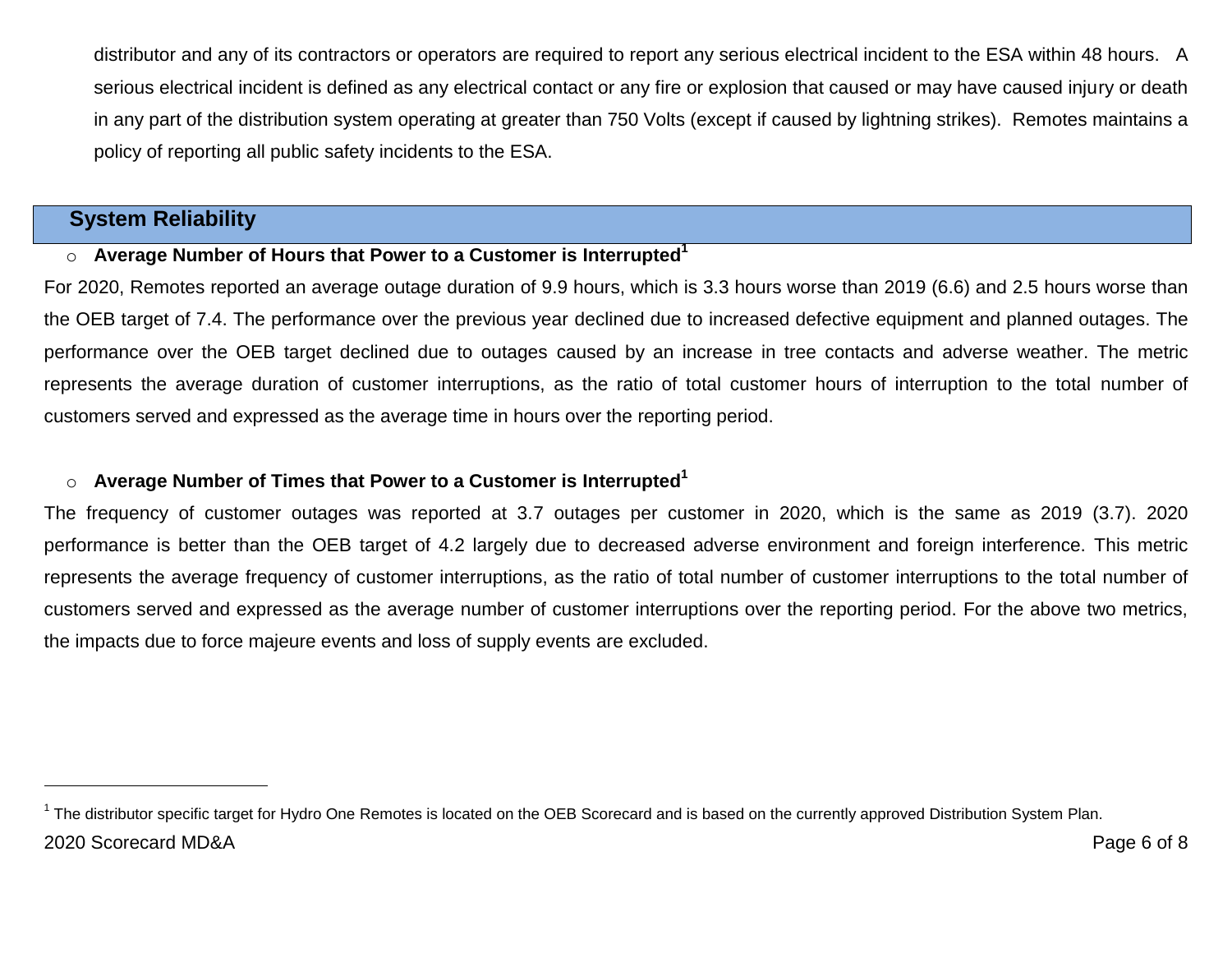## **Asset Management**

#### o **Distribution System Plan Implementation Progress**

The Distribution System Plan (DSP) implementation progress is a distributor-defined performance metric. In 2017, Remotes filed its first formal DSP with the OEB. The metric currently used is Operation Maintenance and Administration (OM&A) and Capital spending to plan for both generation and distribution. In 2020 the target was met, as \$32.4M was spent compared to a plan of \$30.1M (108%). In 2019, \$31.7M was spent, compared to a plan of \$32.3M (98%). Unlike previous years, the most recent DSP expanded capital metrics beyond distribution capital spending.

# **Cost Control**

The OEB has recognized that Remotes is not directly comparable to other Ontario distributors. In its decision in EB-2014-0084, the OEB noted, "Hydro One Remotes is excluded from the Board's benchmarking analysis because of its unique circumstances. As noted in Hydro One Remotes' 2014 Price Cap Incentive Rate application (EB-2013-0142), Hydro One Remotes is unique in terms of its operating characteristics and cost recovery due to the Rural or Remote Electricity Rate Protection."

# **Connection of Renewable Generation**

#### o **Renewable Generation Connection Impact Assessments Completed on Time**

Due to technical challenges associated with integrating renewable generation in isolated distribution systems, provincial renewable programs have not been available to customers in Remotes' service territory. Remotes offers a program to allow renewable generation to connect to its distribution systems, but most of the installations are small and do not require a Connection Impact Assessment (CIA).

#### o **New Micro-embedded Generation Facilities Connected on Time**

This metric measures the company's success in connecting micro-embedded generation facilities (10kW or less) 90% of the time within a five business-day window, or at such later date as agreed to by a micro-embedded generator and the distributor, of the generator